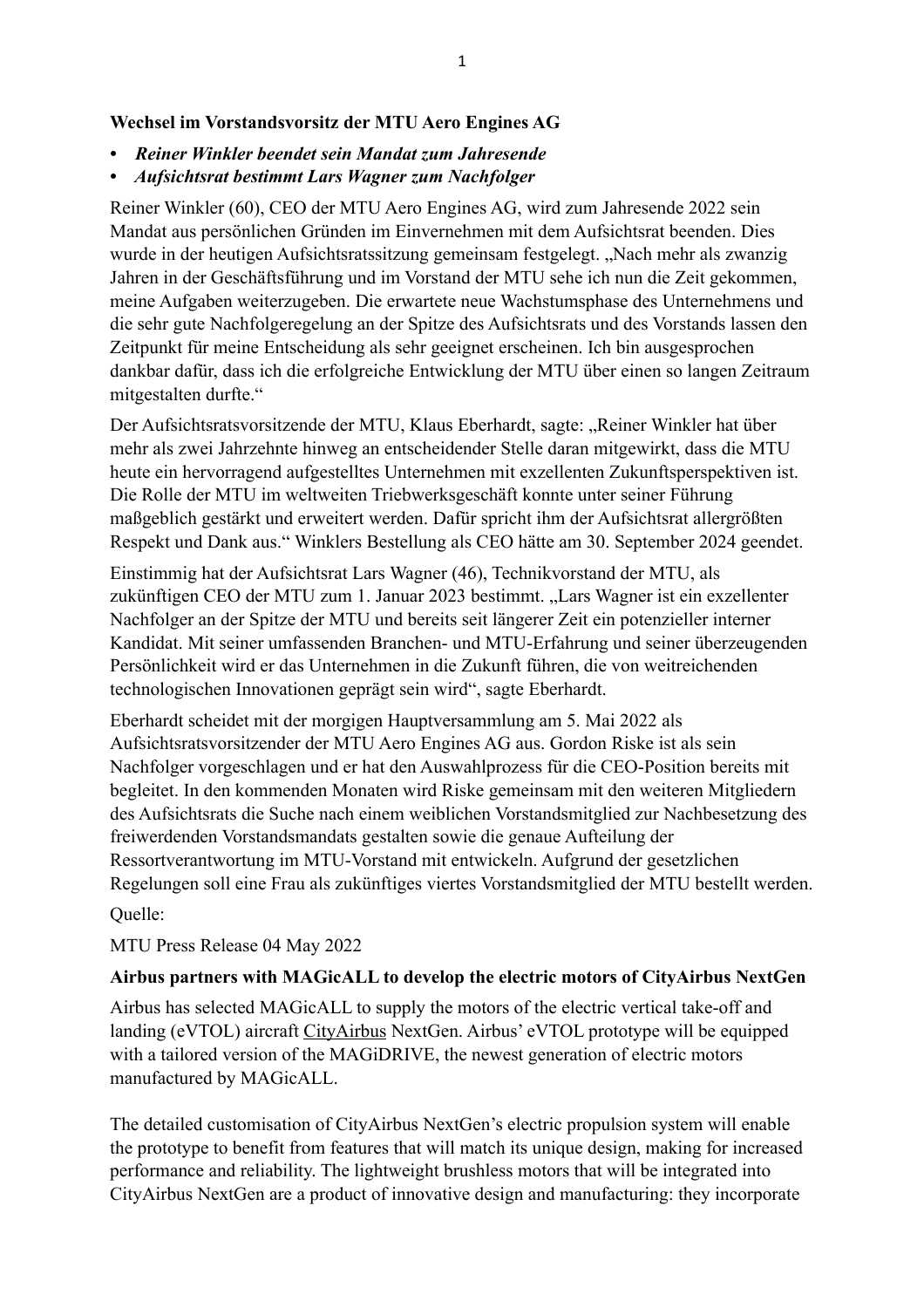Joerg P. Mueller, Airbus' Head of Urban Air Mobility (UAM), said: "We are proud to benefit from the experience of MAGicALL to develop the electric propulsion system of CityAirbus NextGen. The electric motors are a major component of our prototype: the high torque and low weight of the MAGiDRIVE as well as its robust design will be highly beneficial for the overall efficiency of the aircraft."

The electric motors will also contribute to the seamless architecture of Airbus' eVTOL prototype, thanks to a fully integrated solution comprising both the motor itself and its control system, as part of a fully enclosed, air-cooled propulsion unit.

MAGicALL is a leading supplier of electric motors based in California. Founded in 2004, the company benefits from a proven expertise in custom magnetic and power electronic solutions for the aerospace industry. MAGicALL also contributed to the development of the motors that powered Airbus' tilt-wing UAM technological demonstrator, Vahana.

Since 2014, Airbus has been exploring how electric propulsion can help drive the development of new kinds of aerial vehicles. In September 2021, the Company unveiled its fully electric eVTOL prototype, CityAirbus NextGen. Airbus is developing a UAM solution with eVTOLs not only to offer a new mobility service but also as an important step in its quest to reduce emissions in aviation across its product range.

Quelle:

Airbus Press Release 10 May 2022

#### **Lufthansa Group Selects New 777-8 Freighter, Orders Additional 787s**

*- Lufthansa Group becomes first European customer for the 777-8 Freighter*

*- Orders additional 787s and 777 Freighters*

*- Industry's most capable and fuel-efficient twin-engine airplanes will help Group reach its target of halving CO2 emissions across its network by 2030*

Boeing [NYSE: BA] and the Lufthansa Group today announced the airline group will continue its strategic decision to strengthen Lufthansa Cargo with an order for seven 777-8 Freighters, the industry's newest and most fuel-efficient twin-engine freighter.

The Group has also placed a new order for two 777 Freighters to add to its cargo fleet, providing extra cargo capacity in the near-term until the delivery of its first 777-8 Freighter.

In addition, the Lufthansa Group continues to accelerate the modernization of its long-haul passenger fleet with a new purchase of seven 787-9s. The order for more 787s brings Lufthansa Group's total order book for the 787 Dreamliner to 32 firm orders. The Group also is a launch customer for the 777X passenger airplane, with 20 firm orders.

"The continuous modernization of Lufthansa Group's long-haul fleet is one of our top priorities. Therefore, we are very pleased to further invest into the newest generation of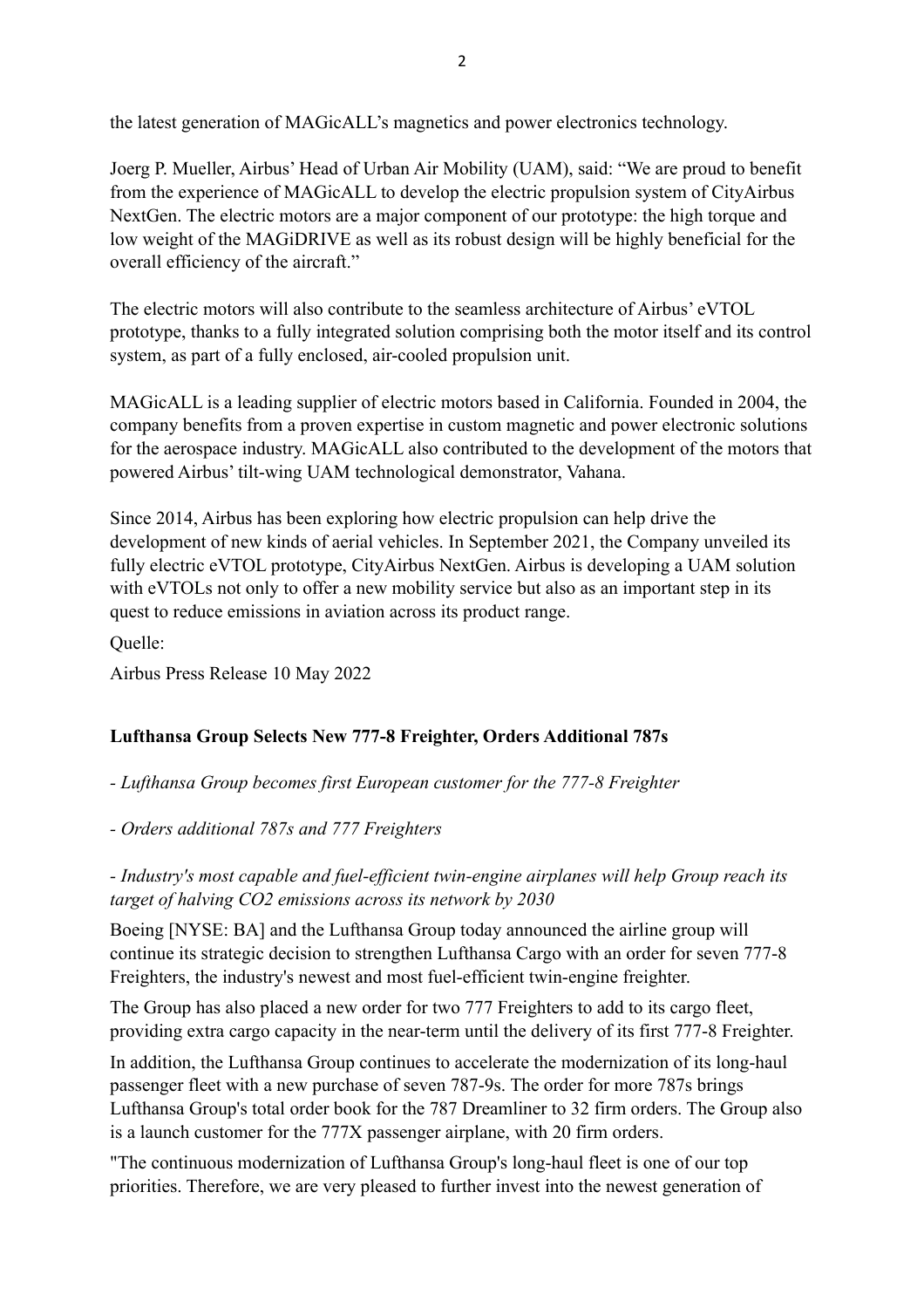Boeing aircraft. The purchase will complement our existing orders and further reduce our operating costs, enhance fuel efficiency and provide state-of-the-art customer experiences. Moreover, the purchase highlights our commitment towards enhancing sustainable aviation," said Dr. Detlef Kayser, Member of the Executive Board of Deutsche Lufthansa AG.

Boeing launched the new 777-8 Freighter in January and has already booked 34 firm orders for the model. With advanced technology from the new 777X family and proven performance of the market-leading 777 Freighter, the 777-8 Freighter offers the highest payload and the lowest fuel use, emissions and operating cost per tonne of any large freighter.

"With the selection of our newest freighter, Lufthansa continues its long history of firsts with Boeing airplane programs, becoming the first European customer for the 777-8 Freighter," said Ihssane Mounir, Boeing senior vice president of Commercial Sales and Marketing. "With the investment in the 777 and 787 fleet, the Lufthansa Group will operate the most advanced, fuel-efficient twin-engine airplanes in the industry. Each of these airplanes reduces emissions by 15 to 25% compared to previous models with a noise footprint up to 50% smaller than their predecessors, helping to advance the Lufthansa Group's sustainability objectives."

The 777-8 Freighter is ideally suited for operators creating a more sustainable and profitable future. With nearly identical payload and range capabilities, 30% better fuel efficiency and emissions and 25% better operating costs per tonne, the 777-8 Freighter will be the ideal choice as operators replace aging freighters later this decade.

The 2021 Boeing Commercial Market Outlook projects a 70% increase in the global freighter fleet by 2040, including approximately 450 new large widebody freighters such as the new 777-8 Freighter and 777 Freighter. First delivery of the 777-8 freighter is anticipated in 2027.

Built with lightweight composite materials and powered by advanced engines and a suite of environmentally progressive technologies, the 787 family has an airport-noise footprint that is 60% smaller than the previous generation of airplanes, making it ideal for Lufthansa Group airport communities.

Quelle:

Boeing Press Release 09 May 2022

## **Rheinmetall MAN Military Vehicles setzen Erfolgsgeschichte bei den Bundeswehr-Logistikfahrzeugen fort**

## *Schlüsselübergabe für Wechselladersysteme (WLS) und Auslieferung des 3.000sten Ungeschützten Transportfahrzeugs (UTF) an die Bundeswehr*

Rheinmetall MAN Military Vehicles setzt die Erfolgsgeschichte bei den Logistikfahrzeugen für die Bundeswehr fort. Im Rahmen eines Festakts in München übergaben der Vorsitzender der Geschäftsführung der Rheinmetall MAN Military Vehicles GmbH, Michael Wittlinger, und der Vorstandsvorsitzende der Rheinmetall AG, Armin Papperger, zusammen mit dem Abteilungsleiter Land-Unterstützung des Bundesamtes für Ausrüstung, Informationstechnik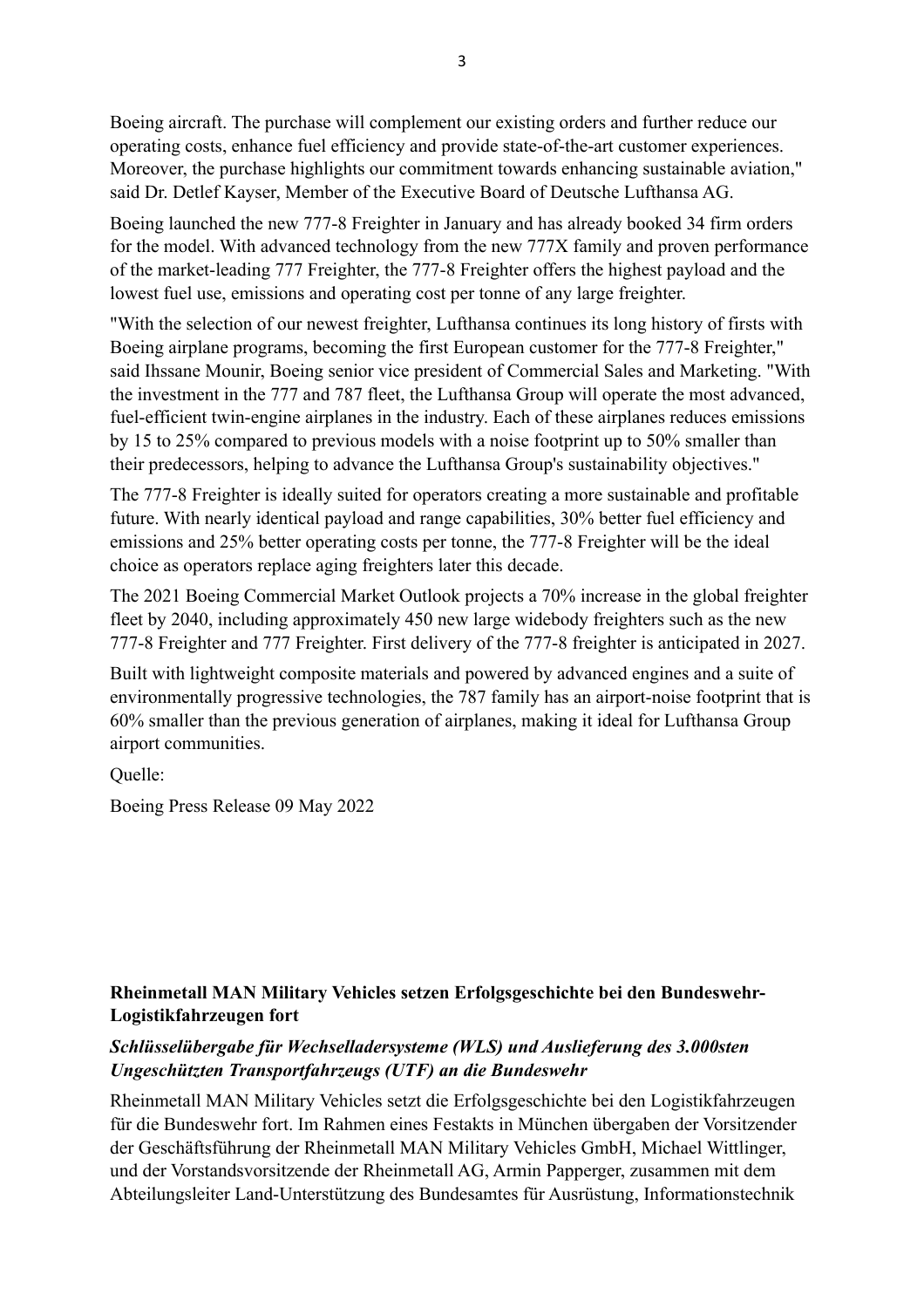und Nutzung der Bundeswehr (BAAINBw), Erster Direktor beim BAAINBw Jan Gesau, offiziell den Schlüssel für die neue Generation der Wechselladersysteme an die deutschen Streitkräfte – vertreten durch den Kommandeur des Logistikkommandos und General Bundeswehrlogistik, Generalmajor Gerald Funke, Brigadegeneral Frank Schmitz, Abteilungsleiter Planung im Kommando Streitkräftebasis sowie Brigadegeneral Dr. Thomas Czirwitzky als Vertreter des Amtes für Heeresentwicklung.

Zugleich wurde die Übergabe des 3.000sten Exemplars der Ungeschützten Transportfahrzeuge an die Bundeswehr gefeiert. Dass es sich bei den Logistikfahrzeugen um ein Vorzeigeprojekt handelt, bei dem Politik, Streitkräfte und Industrie erfolgreich zusammenwirken, kam auch durch die Anwesenheit weiterer hochrangiger Besucher aus Politik, Bundeswehr und Partnerunternehmen zum Ausdruck. So nahmen an dem Festakt unter anderem der Bayerische Staatsminister des Innern, Joachim Herrmann, MdL, der stellvertretende Vorsitzende des Verteidigungsausschusses des Deutschen Bundestages, Henning Otte, MdB, sowie Karsten Klein, MdB, Obmann im Haushaltsausschuss, und Bernhard Loos, MdB, aus dem Wirtschaftsausschuss des Bundestages teil.

Im Juni 2020 hatte die Bundeswehr mit der Rheinmetall MAN Military Vehicles (RMMV) einen bis 2027 angelegten Rahmenvertrag zur Lieferung von bis zu 4.000 Wechselladersystemen (WLS) geschlossen. Die neuen WLS-LKW setzen auf der erfolgreichen Familie der Ungeschützten Transportfahrzeuge (UTF) auf.

Kernausstattung der WLS ist das von der Firma Hiab entwickelte Hakenladegerät. Damit lassen sich die in die Bundeswehr eingeführten austauschbaren Ladungsträger ohne weitere Umschlagmittel in nahezu jedem Gelände aufnehmen und absetzen. Alternativ können die Fahrzeuge auch eine Wechselpritsche oder einen Container über die standardisierten 20 Fuß ISO-Schnittstellen transportieren.

Ein großer Teil der WLS-LKW der Bundeswehr wird über eine geschützte Kabine verfügen. Mit den so ausgestatteten WLS wird sich die Überlebens- und Durchhaltefähigkeit sowie die taktische Flexibilität der logistischen Einheiten und Verbände erheblich erhöhen.

Die WLS sind ein wichtiger und maßgeblicher Bestandteil der durch die Bundeswehr gestellten NATO-Speerspitze Very High Joint Readiness Task Force VJTF 2023. Im März dieses Jahres hat bei der Bundeswehr mit den ersten geschützten WLS der reguläre "Fahrschulbetrieb" für die Militärkraftfahrer begonnen.

Die Ungeschützte Transportfahrzeug-Familie trägt bereits seit einigen Jahren zur Leistungsfähigkeit der logistischen Einheiten und Verbände der Bundeswehr bei. Im Juli 2017 beauftragte die Bundeswehr Rheinmetall MAN mit der Lieferung ihrer neuen Familie "UTF mil gl in den Zuladungsklassen 5t und 15t".

"Die UTF sind ein Vorzeigeprojekt, welches gerade im Beschaffungswesen neue Wege bereitet hat", so Michael Wittlinger. "Hier gab es erstmals flexible Rahmenverträge mit hoher Stückzahl. Über das Corona Konjunkturpaket wurden zusätzliche Fahrzeuge abgerufen und geliefert. Bis Anfang Mai wurden 3.000 Fahrzeuge an den Kunden übergeben – und damit fast 1.000 Stück mehr, als im gesamten ursprünglichen Rahmenvertrag bis zum Jahre 2024 vorgesehen waren. Damit liegt die RMMV bei diesem Vorhaben nicht nur im, sondern vor dem Zeitrahmen"

Auch Armin Papperger betonte in seiner Ansprache die hohe Bedeutung der WLS und UTF für das Unternehmen. "Beide Projekte aus dem Bereich der Logistikfahrzeuge sind nicht nur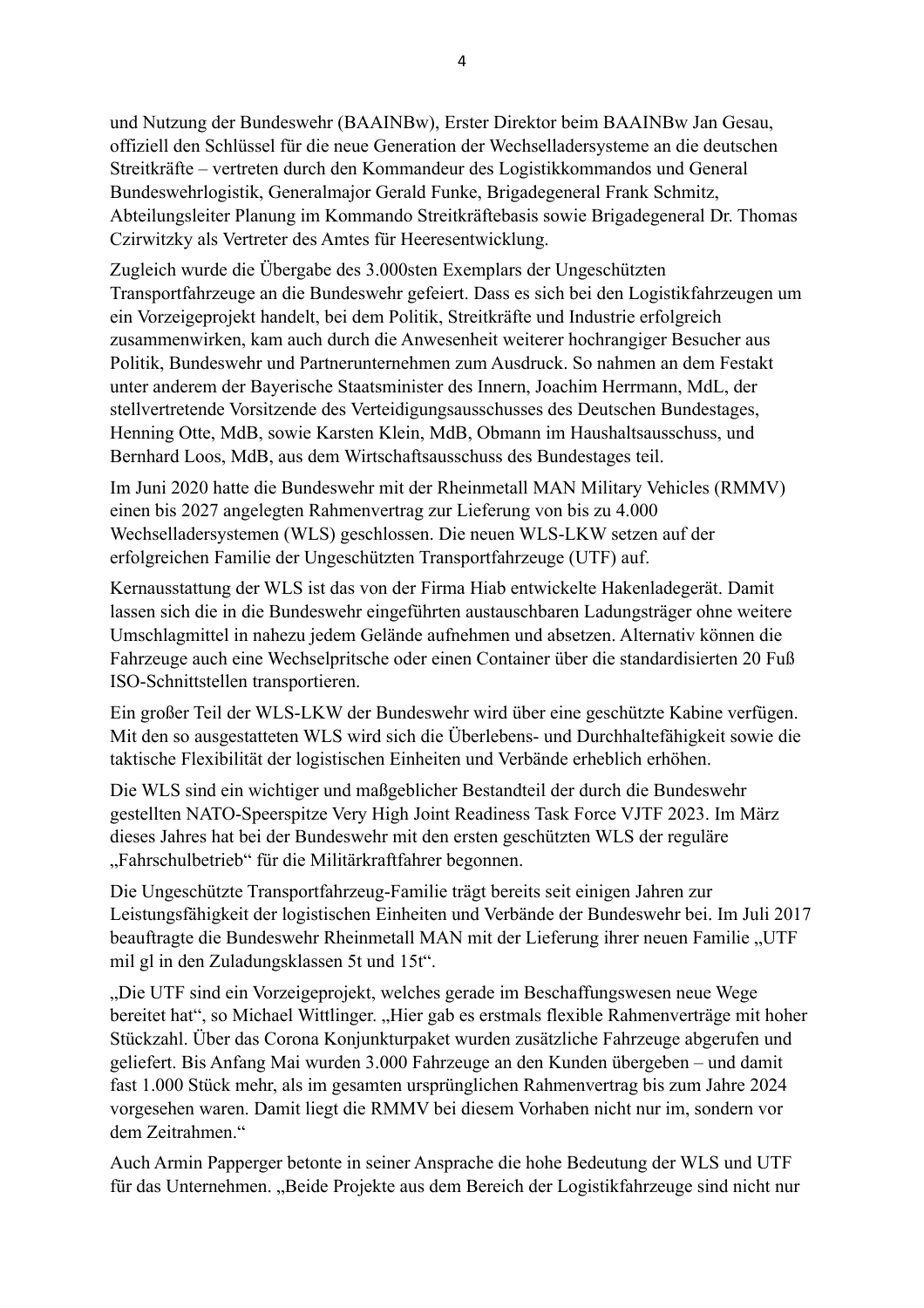in technischer Sicht eng miteinander verwoben. Sie zählen zu unseren Leuchtturmprojekten. Die Vorhaben WLS und UTF zeigen zudem, dass sich Rüstungsprojekte in vorbildlicher Art und Weise realisieren lassen. Der Erfolg ist das Ergebnis einer engen und vertrauensvollen Zusammenarbeit zwischen Parlament, Streitkräften und Industrie – dafür gilt allen Beteiligten großer Dank!"

Ein großer Teil der Wertschöpfung bei WLS und UTF – über 75 Prozent - erfolgt in Deutschland. In enger Abstimmung mit der Bundeswehr hat RMMV die Lieferkapazität bei den UTF auf 1.000 Fahrzeuge pro Jahr aufgebaut. Vor dem Hintergrund, dass sich die logistischen Transportkapazitäten weiter erhöhen und mehr Fahrzeuge benötigt werden dürften, wird die Produktionskapazität für die Bundeswehr weiter ausgebaut. Insbesondere für die WLS-LKW hat sich RMMV ebenfalls darauf eingestellt, die Liefermengen schon kurzfristig im Jahr 2022 stark zu erhöhen. Rheinmetall MAN bleibt somit ein starker, leistungsfähiger und verlässlicher Partner der Bundeswehr und hält – wie während der Corona-Pandemie und jetzt in der Ukraine-Krise ersichtlich - seine Lieferfähigkeit trotz schwierigster Bedingungen aufrecht.

Sowohl die WLS als auch die UTF basieren auf der robusten HX-Fahrzeugfamilie der RMMV. Von vornherein auf militärische Nutzung ausgelegt, zeichnen sie sich durch hohe Mobilität auch in schwerem Gelände aus. Die hohe weltweite Verbreitung der HX-Fahrzeugfamilie bringt gerade im Hinblick auf multinationale Einsätze große Vorteile bei Interoperabilität und Logistik. Aktuell gehören unter anderem Großbritannien, Australien, Neuseeland, Norwegen, Schweden, Österreich, Ungarn und Dänemark zum Nutzerkreis. Die RMMV will die Erfolgsgeschichte der Logistikfahrzeugprojekte gemeinsam mit der Bundeswehr und den Partnerstreitkräften, die die bewährten HX-Fahrzeuge ebenfalls nutzen, fortführen.

Quelle:

Rheinmetall Press Release 09 May 2022

## **Lufthansa Aktionär:innen stimmen bei der Hauptversammlung allen Tagesordnungspunkten zu**

#### • *Rund 2.300 Aktionär:innen verfolgten virtuelle Hauptversammlung online*

• *Breite Mehrheit zu allen Tagesordnungspunkten*

Rund 2.300 Aktionär:innen haben die heutige Hauptversammlung der Deutschen Lufthansa AG online verfolgt. Insgesamt waren 37,47 Prozent des Grundkapitals vertreten. Acht Tagesordnungspunkte standen in der Hauptversammlung zur Abstimmung. Die Aktionär:innen des Unternehmens stimmten allen Punkten mit breiter Mehrheit zu.

Mit großer Mehrheit haben sie damit die Mitglieder des Vorstands und des Aufsichtsrats für das Geschäftsjahr 2021 entlastet. Der erstmalig zur Billigung vorgelegte Vergütungsbericht wurde von den Anteilseigner:innen ebenfalls mehrheitlich angenommen.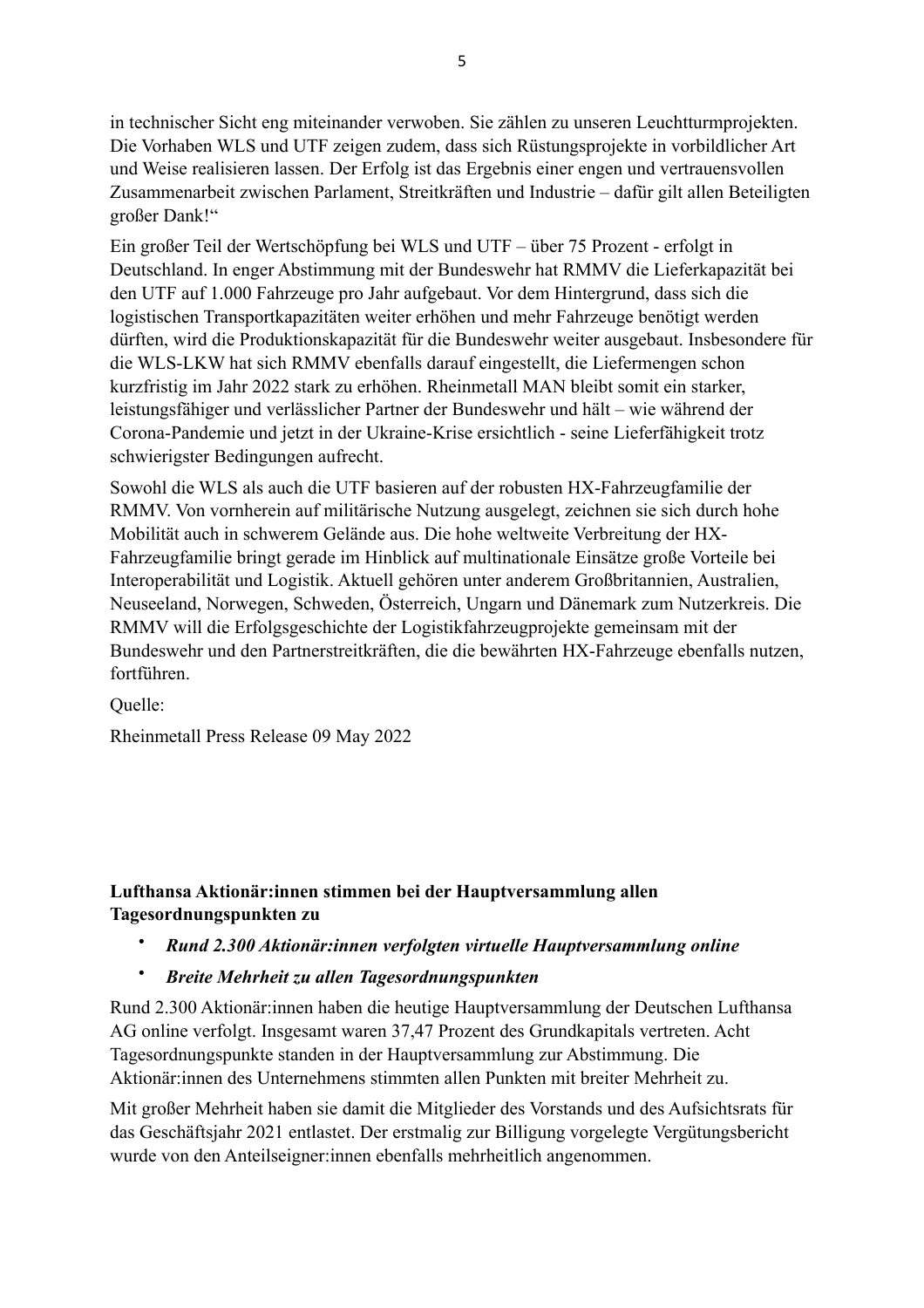Auch der neuen Ermächtigung zur Ausgabe von Wandelschuldverschreibungen, Optionsschuldverschreibungen, Genussrechten und/oder Gewinnschuldverschreibungen (bzw. Kombinationen dieser Instrumente) sowie der Erneuerung des Genehmigten Kapitals A und einer entsprechenden Satzungsänderung stimmten die Aktionär:innen mit deutlicher Mehrheit zu.

Detaillierte Informationen zur Hauptversammlung sind unter [www.lufthansagroup.com/](https://www.lufthansagroup.com/hauptversammlung) [hauptversammlung](https://www.lufthansagroup.com/hauptversammlung) verfügbar.

Quelle:

Lufthansa Press Release 10 May 2022

## **Lockheed Martin Delivers Long-Range Precision Strike Missile System on Joint Light Tactical Vehicles**

Lockheed Martin [NYSE: LMT] successfully delivered the Spike Non-Line-of-Sight (NLOS) missile system on the Oshkosh's Joint Light Tactical Vehicle (JLTV) to US Special Operations Command (USSOCOM). This integration demonstrates the versatility of the Spike NLOS weapon system.

"The combination of Spike NLOS's long-range and precision-strike capabilities with the JLTV's superior agility will result in next-level mobility and mission effectiveness for our operators," said Jerry Brode, vice president of Close Combat Systems at Lockheed Martin Missiles and Fire Control. "This advanced weapon system's real-time video imagery allows operators to alter or abort mission while en route to a target, providing users with more options in critical moments."

Spike NLOS is a multi-purpose, electro-optical/infrared missile system. Its advanced rocket motor provides capability to reach ranges up to 32 kilometers. Users can integrate Spike NLOS with ground, aviation or maritime platforms – while leveraging its stand-off capability to strike distant or geographically concealed targets without line-of-sight.

Using a Lockheed Martin developed remote launcher, the weapon system can be mounted directly onto almost any vehicle with a standard palletized interface in less than 20 minutes, without any vehicle modifications.

Today, this combat-proven, long-range precision strike system is in service with U.S. forces and six international countries.

Quelle:

Lockheed Martin Press Release 10 May 2022

## **RUAG Aerostructures delivers 2,000th horizontal stabilizer to Pilatus**

*RUAG Aerostructures celebrates delivery of the 2,000th PC-12 horizontal stabilizer to Pilatus. The two companies consolidate their long-standing partnership and additionally agree on follow-up orders for key components of the PC-21.* 

RUAG Aerostructures and Pilatus have been working together for over 30 years. Numerous components for the PC-7, PC-12 and PC-21 aircraft types are produced and assembled for the Swiss aircraft manufacturer at the RUAG Aerostructures plant in Emmen. At the beginning of May, the 2000th horizontal stabilizer for the PC-12 was delivered. In 1988, RUAG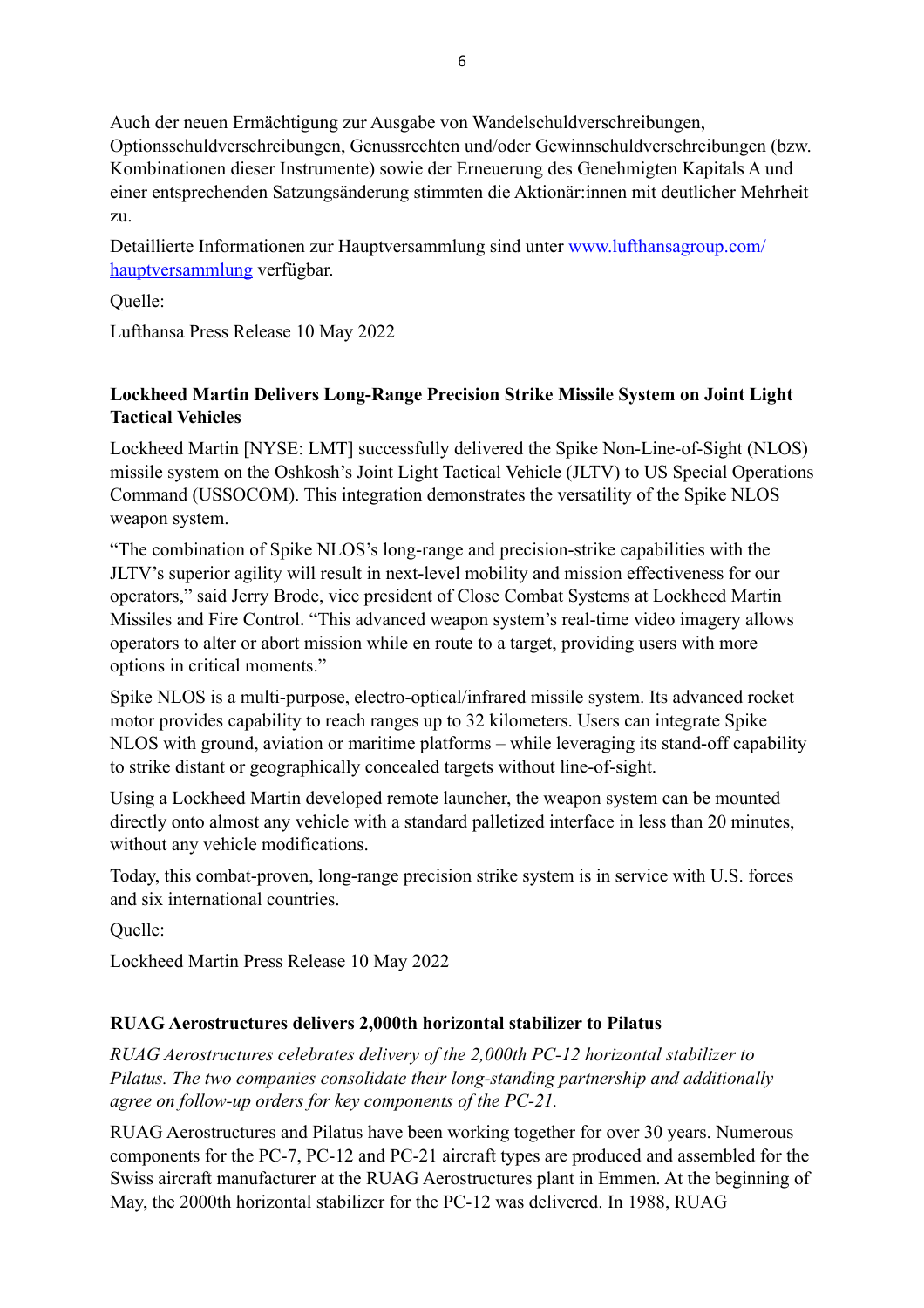Aerostructures took over the development and production of the PC-12 tailplane and has been supplying Pilatus as a single source supplier ever since. The horizontal stabilizer is the horizontal surface of the tailplane, at the rear of an aircraft.

Paul Horstink, Executive Vice President RUAG Aerostructures says: "I congratulate Pilatus on the great success with the PC-12 and at the same time I am proud that we with RUAG Aerostructures have been able to contribute to this success story for 34 years. We are very pleased to continue our proven cooperation with our partner Pilatus and to set new milestones together. "

## *Follow-up orders for the PC-21*

Following last year's extension of the framework contract until 2025, RUAG Aerostructures was again able to secure follow-up orders for the PC-21. The Emmen plant will produce the entire fuselage and wing structure for seven additional aircraft. The single-engine turboprop training aircraft is used by the world's top air forces to train military pilots. The start of production of the seven aircraft has already begun.

Roman Emmenegger, Vice President of Manufacturing at Pilatus Aircraft Works, says: "We value RUAG Aerostructures as a reliable, local partner and supplier. The collaboration has been tried and tested for many years and we look forward to further cooperation."

Quelle:

RUAG Press Release 09 May 2022

## **AQUILA Aviation International GmbH**

AQUILA Aviation bietet Perfektion im Detail, Handarbeit auf hohem Niveau und ist stolz auf das Prädikat "made in Germany".

Die AQUILA A211 entsteht am Produktionsstandort in Schönhagen (EDAZ) in Faserverbundbauweise. Mit unseren Partnern und unseren Zulieferern verfügen wir über ein starkes, motiviertes und zuverlässiges Netzwerk.

So haben Sie die Gewissheit, dass Ihre AQUILA A211 unseren hohen Qualitätsanforderungen entspricht.

Wir sind ein mittelständisches Unternehmen im brandenburgischen Schönhagen südlich von Berlin. Das Unternehmen wurde 1996 als AQUILA Technische Entwicklungen GmbH gegründet und im Frühjahr 2008 als AQUILA Aviation by Excellence AG umfirmiert.

2012 wurde das Unternehmen dann in AQUILA Aviation by Excellence Gmbh umfirmiert.

Eine Namenskürzung, in AQUILA Aviation GmbH, wurde am 30.05.2013 vorgenommen.

Anfang Januar 2016 wurde die Firma an einen neuen Eigentümer verkauft. Die BPlas (Bursa Plastic, Metal, Construction, Energy Industry and Trade Corp.) aus der türkischen Industriestadt Bursa operiert seit 1987 hauptsächlich im Bereich thermoplastischer Spritzgussverfahren. Dank hochmoderner Technologien und Expertise in den Bereichen Konstruktion, Entwicklung, Werkzeugherstellung und Oberflächenveredelung unter der Leitung von Celal Gökçen ist BPlas einer der größten Automobilzulieferer der Türkei. Das Unternehmen ist Teil des Gökçen Familienunternehmens. Dieses kann auf eine 150 jährige Tradition in der industriellen Produktion zurückblicken. Neben den Aktivitäten in der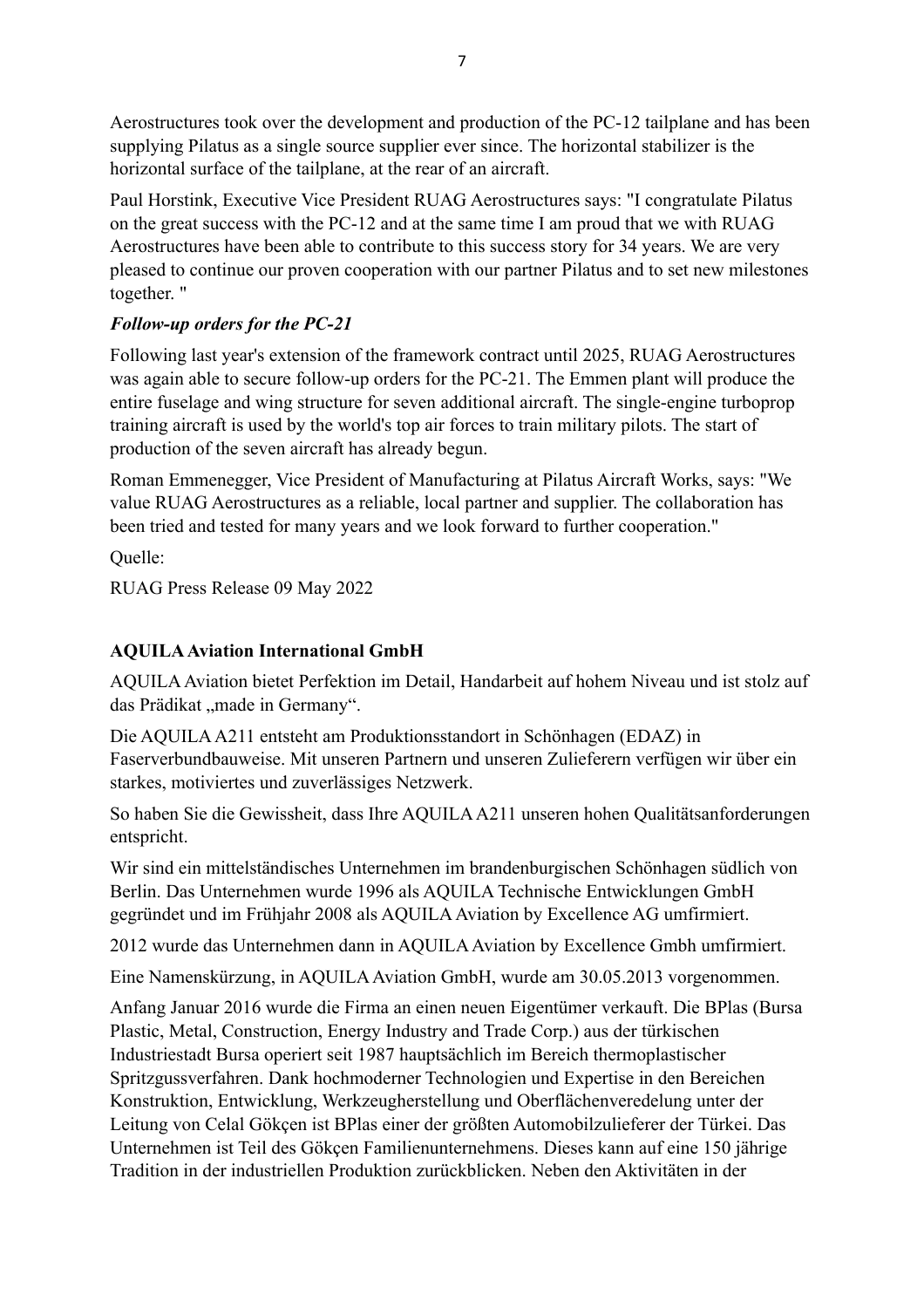internationalen Automobilindustrie unterhält BPlas auch sehr gute Verbindungen zur türkischen Luftfahrtindustrie.

Wir sind Hersteller des innovativen einmotorigen Kleinflugzeuges AQUILA A211, welches derzeit in einem eigens dafür errichteten Gebäude mit 1700 m² Produktions- und 500 m² Bürofläche produziert wird.

Darüber hinaus sind wir auch Ihr kompetenter Ansprechpartner in den Bereichen Ingenieursdienstleistungen, Entwicklung, FVK & Leichtbau, Flugzeugwartung und Instandhaltung sowie CAMO (bis 2to MTOW).

Quelle:

AQUILA Aviation International GmbH

# **GA-ASI Grows Mojave Line With New MQ-9B STOL Package**

## *Adding Short-Takeoff & Landing Capability to Industry-Leading RPA Enhances Versatility*

To further extend the versatility of its MQ-9B line of Remotely Piloted Aircraft, General Atomics Aeronautical Systems, Inc. (GA-ASI) announced today that it will begin developing a short takeoff and landing (STOL)-capable MQ-9B aircraft, which includes the SkyGuardian® and SeaGuardian® models. GA-ASI is taking on this revolutionary engineering effort to meet an evolving operational environment in contested expeditionary environments.

GA-ASI began STOL development in 2017 as part of its Mojave initiative. STOL capability was initially flown on a modified Gray Eagle Extended Range platform in 2021, but now the company will begin developing STOL on the MQ-9B, a platform already selected by the Royal Air Force, the Belgium Ministry of Defence and the Japan Coast Guard. MQ-9B STOL will combine GA-ASI's proven long-endurance, highly reliable UAS products with the versatility to execute missions in more austere locations, opening the operational envelope for commanders across all Services and geographic locations.

The MQ-9B STOL configuration will consist of an optional wing and tail kit that can be installed in less than a day. The core aircraft and its sub-systems remain the same. Operators can perform the modification in a hangar or on a flight line, delivering a capability that otherwise would require the purchase of a whole new aircraft.

"Imagine taking the hard top off your Jeep. You lift it off, stow it in your garage and now you've got an open vehicle. If it rains, you put the hard top back on. We're the same. Take a standard MQ-9B, put the STOL kit on, and then go fly," said GA-ASI President David R. Alexander.

MQ-9B STOL, which is part of GA-ASI's Mojave series of unmanned aircraft, also presents an opportunity for future operations aboard an aircraft carrier or big-deck amphibious assault ship. The wings fold so that MQ-9B STOL could be parked on the deck or in the hangar bay, just like other naval aircraft. When it's time to launch, operators will start the aircraft, unfold the wings, and take off over the bow without the need for catapults. GA-ASI believes the U.S.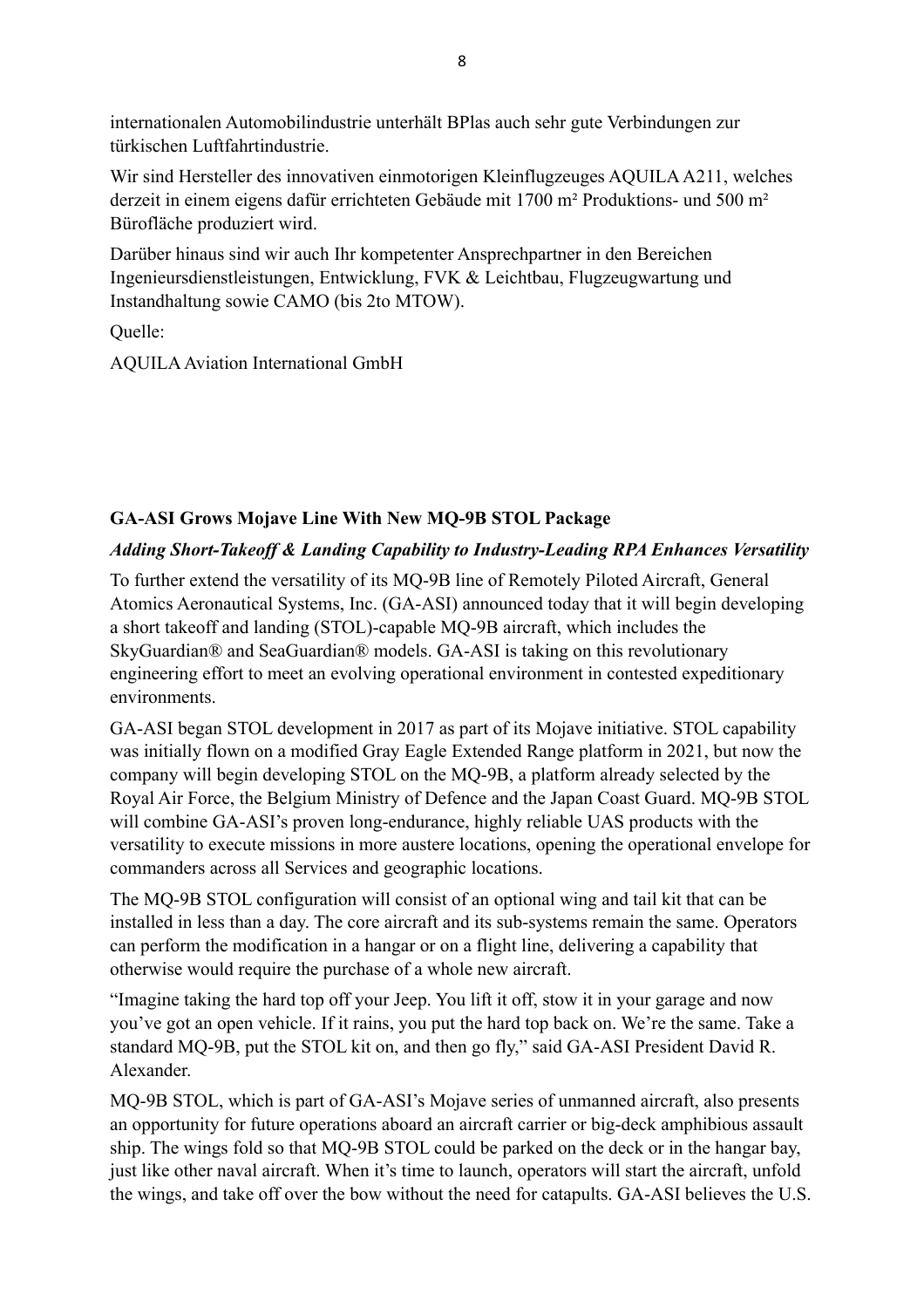Navy and Marine Corps will take note of this innovation as it opens the door to persistent and long-range Intelligence, Surveillance and Reconnaissance (ISR) operations over blue water.

Quelle:

GA-ASI Press Release 09 May 2022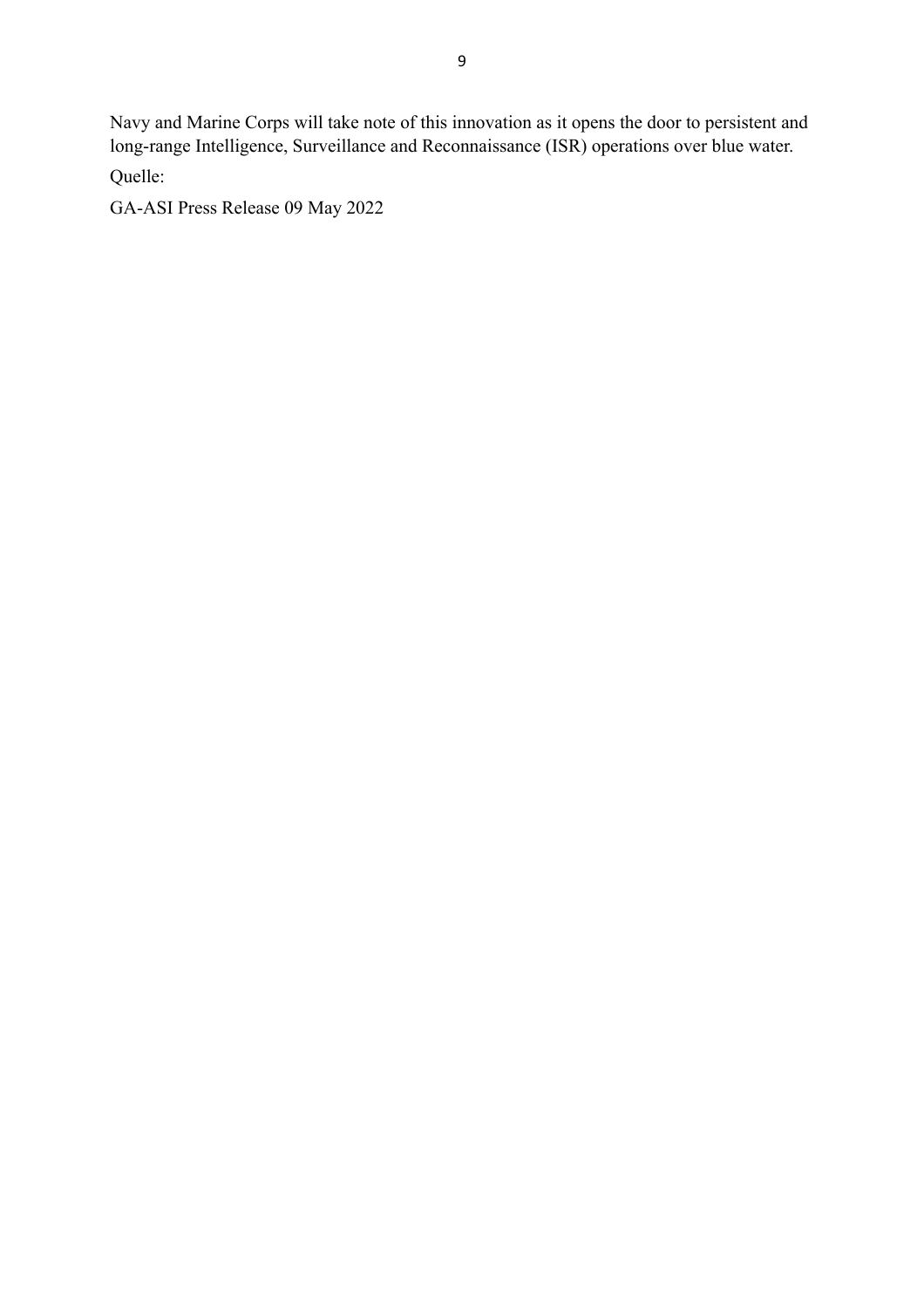### **Rheinmetall awards major contracts worth €60 Million to Slovak defence industry**

# *RayService and its subsuppliers to deliver electronical & electrical systems for Lynx IFV*

On 10 May 2022 RayService and Rheinmetall signed two major contracts worth over  $\epsilon$ 60 Million for the deliveries of electronical and electrical systems for the Lynx IFV. The contracts covers control systems, cable harnesses and lighting systems for the second phase of the Hungarian Lynx KF41 program of the Hungarian Army, worth more than €30 Million. Another package of around  $\epsilon$ 30 Million is a fix pre-contract for the deliveries of Lynx IFV to the Slovak Army once Rheinmetall will be awarded in ongoing tender.

"Rheinmetall has great interest in real partnership with the Slovak defence industries and is experienced with the integration of local companies into the global supply chain. In fact, by signing this contract, the integration of Slovak industry into the Lynx supply chain has already started," states John Abunassar, CEO of Rheinmetall Vehicle Systems Division.

RayService components and systems for the Hungarian Defence Forces will be produced in their facility in Skalica, Slovakia and then exported to Hungary. RayService will thus benefit from integration into the Lynx supply chain prior to the actual IFV tender evaluation in Slovakia.

"Besides we are already having an extensive cooperation with RayService for our activities in Germany and the UK, I'm happy that we can extend our cooperation to Slovakia and Hungary and hopefully other countries – like the Czech Republic – in the future," adds Oliver Mittesldorf, Executive Vice President Sales Tactical Vehicles at Rheinmetall. Rheinmetall is competing for the modernization of the Slovak Infantry Fighting Vehicle and is therefore looking to expand the defence industry network in Slovakia.

"We are very glad to finalize our common work with Rheinmetall on the IFV Lynx, that included R&D, know-how transfer and lot of prototyping works, which has now payed off in biggest contract in company history. This will allow us to make further large investments into our facility in Skalica and will secure and generate workload for more than 60 people over next 5 years. On top of this we already started our process of VG96927 certification which will allow us to enter further global projects of Rheinmetall" states Igor Hrabovec – Managing Director Ray Service Slovakia. "With this giant leap we will build up real competence centre in Slovakia." says Jakub Gabriel, CEO RayService.

Frank Ohle - Rheinmetall Senior Vice President Purchase - adds: "RayService offers a state of the art production line and is a flexible partner that allows us to adapt perfectly to local requirements. The cooperation with RayService is only the first step for us to establish a local production network in Slovakia."

The strategic cooperation ensures region-wide support from RayService for Rheinmetall's innovative Lynx IFV platform. RayService contributes to Lynx and other Rheinmetall programmes through the supply of vitally crucial electro and electro-mechanic systems, as well as the localization of third-party equipment including NBC systems, fire extinguishing systems, turret drive systems and tracks and road wheels.

Based in Stare Mesto, Czech Republic and Zilina, Slovakia RayService started working with Rheinmetall in 2011.

"Lynx is the IFV of the 21st century and just on the beginning of its life cycle. Besides defining standards for survivability, mobility and lethality, it is the only medium weight combat system that offers real growth potential. Meeting the demands of the modern